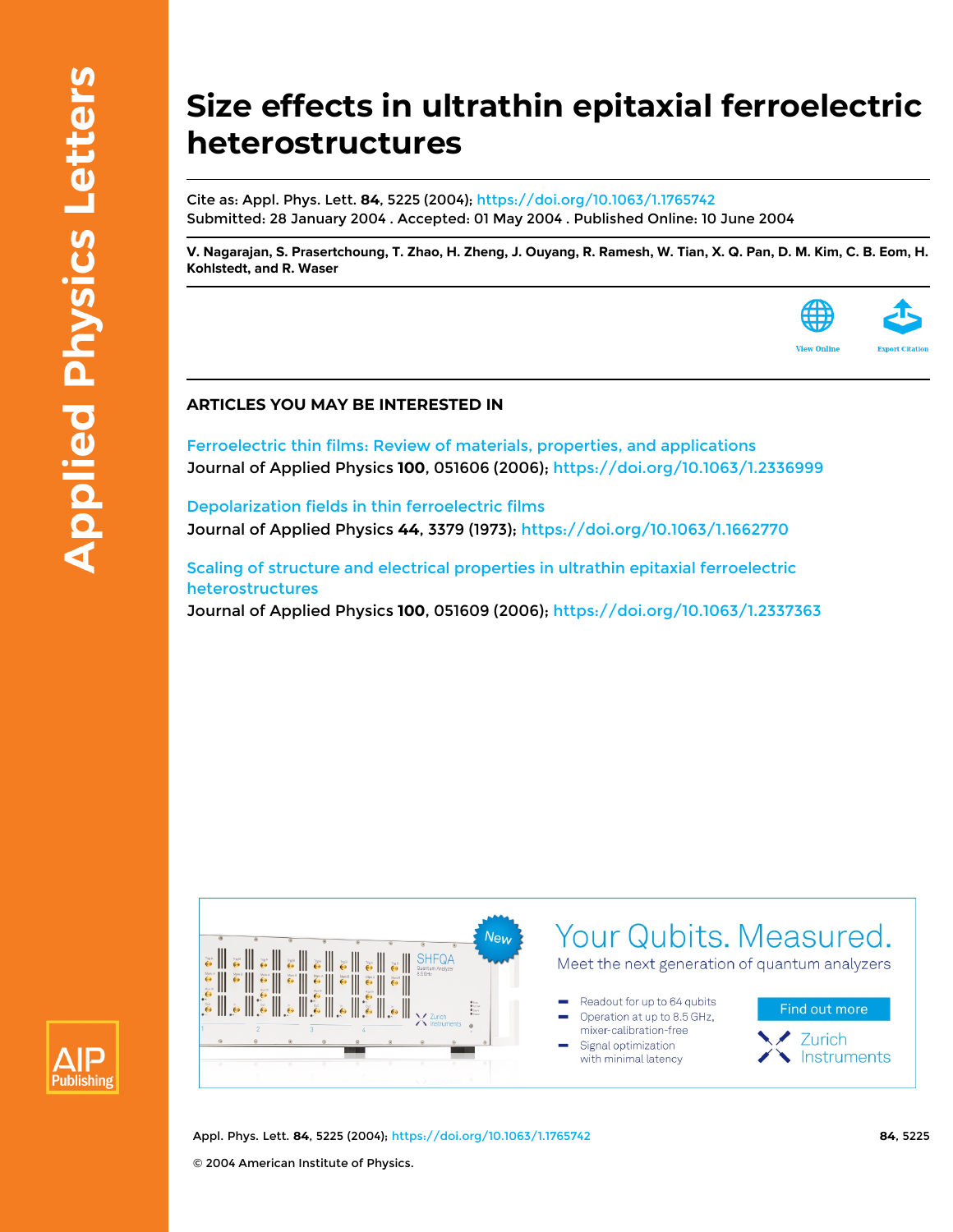## **Size effects in ultrathin epitaxial ferroelectric heterostructures**

V. Nagarajan,<sup>a)</sup> S. Prasertchoung, T. Zhao, H. Zheng, J. Ouyang, and R. Ramesh<sup>b)</sup> *Materials Research Science and Engineering Center, University of Maryland, College Park, Maryland 20742*

W. Tian and X. Q. Pan

*Department of Materials Science and Engineering, University of Michigan, Ann Arbor, Michigan 48109*

D. M. Kim and C. B. Eom

*Department of Materials Science and Engineering, University of Wisconsin-Madison, Madison, Wisconsin 53706*

H. Kohlstedt and R. Waser

*Institut für Festkörperforschung and CNI, Forschungzentrum Jülich, D-52425 Jülich, Germany*

(Received 28 January 2004; accepted 1 May 2004; published online 10 June 2004)

In this letter we report on the effect of thickness scaling in model  $PbZr_0$ <sub>2</sub>Ti<sub>0.8</sub>O<sub>3</sub>(PZT)/SrRuO<sub>3</sub> heterostructures. Although theoretical models for thickness scaling have been widely reported, direct quantitative experimental data for ultrathin perovskite  $(<10 \text{ nm})$  films in the presence of real electrodes have still not been reported. In this letter we show a systematic quantitative experimental study of the thickness dependence of switched polarization in (001) epitaxial PZT films, 4 to 80 nm thick. A preliminary model based on a modified Landau Ginzburg approach suggests that the nature of the electrostatics at the ferroelectric–electrode interface plays a significant role in the scaling of ferroelectric thin films. © *2004 American Institute of Physics*. [DOI: 10.1063/1.1765742]

The effect of thickness scaling in ferroelectrics has recently been of immense interest.<sup>1–12</sup> As the dimensions (both lateral and vertical direction) of the perovskite layer decreases, the fundamental question of size dependence becomes crucial. From a theoretical point of view, two models have been traditionally used to describe size effects, namely an "intrinsic" effect $9,10,13$  and a "depoling field" effect.<sup>4,5,14,15</sup> Experimentally Tybell *et al.*<sup>8</sup> qualitatively showed that even a 4-nm-thick epitaxial  $PbZr_{0.2}Ti_{0.8}O_3$  (PZT) film on Nb:STO is ferroelectric. However a direct experimental quantification of the ferroelectric polarization, particularly for films in the sub-10 nm thickness range has not been reported. For such ultrathin films direct experimental quantification of size effects are complicated by extrinsic effects such as leakage and therefore methods other than the traditional  $P$ – $E$  hysteresis loop have been reported to characterize the stability of the polar state. $1,7$  This letter presents experimental measurements of the switched polarization in PZT films of thickness down to 4 nm, in the presence of real electrodes.

A 70-nm-thick SRO layer was grown on STO at 650 °C followed by the PZT layer via pulsed laser deposition. The deposition was carried out at 100 mTorr of oxygen and the sample was cooled down from growth temperature 1 atm of oxygen. In order to avoid complications from 90° domain formation the PZT films were grown in a thickness range from 4 to 80 nm, for which they are entirely *c*-axis oriented. The switchable polarization was measured using a Radiant Technologies Precision Premier system at 16 kHz (hysteresis loops) and an AFM based pulsed probing technique with conductive Pt–Ir tips was employed to measure the pulsed polarization.<sup>16</sup>

We focused on the PZT  $(0/20/80)$  composition, since it has an in-plane lattice parameter of  $3.94 \text{ Å}^{17}$  which is closely lattice matched to SRO $(3.93 \text{ Å})$ . Figure 1(a) is a low magnification TEM image of a 4 nm (nominal) thick film; the interfaces between SRO and PZT are sharp, identified as dashed lines in the high resolution image, Fig. 1(b). The electrode–ferroelectric interface shows a significantly reduced dislocation density, attributed to the small lattice mismatch (0.7%) at growth temperature of 600  $^{\circ}$ C. The inset to Fig. 1(b) is a selected area optical diffraction of the highresolution image, which yields a quantitative tetragonality of 1.05.



FIG. 1. Structural characterization of ultrathin  $PbZr_{0.2}Ti_{0.8}O_3$  films with high resolution transmission electron microscopy (HRTEM). (a) Crosssection TEM of 4 nm PZT film with top and bottom  $SrRuO<sub>3</sub>$  (SRO) layers grown on SrTiO<sub>3</sub> (STO). The image shows that the 4 nm PZT layer is continuous over several microns length. (b) HRTEM of the same sample. It shows the interfaces are sharp and clean, without misfit dislocations. Inset shows selected area optical diffraction obtained from the HRTEM image.

a) Electronic mail: valanoor@iwe.rwth-aachen.de

b)Present address: Department of Materials Science and Engineering, University of California, Berkeley, CA.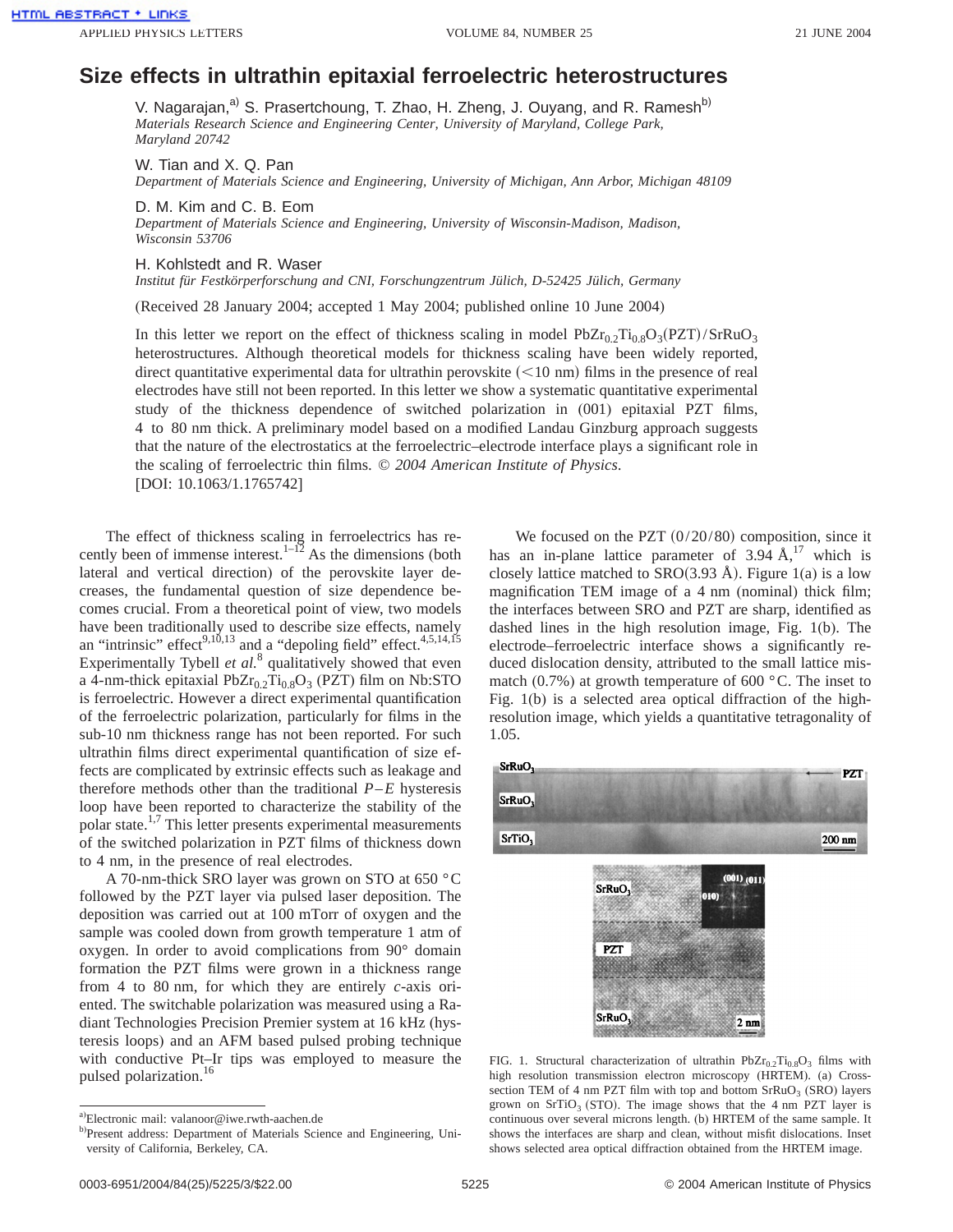

FIG. 2. Ferroelectric measurements as a function of film thickness. (a) Hysteresis loops for 15-, 50-, and 160-nm-thick PZT films. The loops are sharp and well saturated down to 15 nm with  $2P_r \sim 150 \mu C/cm^2$ . (b) Current transients for the 15 (solid), 8 (dashed), and 4 nm (dotted) film, respectively, measured with the AFM based pulsed probing technique. The applied field was 2750 kV/cm for the 8- and 15-nm-thick film, while 3250 kV/cm was applied to the 4 nm film. A sharp drop in the signal strength as seen from the vertical scale is observed. The inset shows switched (solid) *P*\* and nonswitched (dashed) *P*<sup>∧</sup> response for the 4-nm-thick film.

Figure 2(a) is a set of hysteresis loops measured at 16 kHz for 15-, 50-, and 160-nm- (for comparison) thick films. The  $2P_r$  value obtained from the loop for the 15-nm-thick film is  $\sim$ 150  $\mu$ C/cm<sup>2</sup>, which is in agreement with theoretically predicted values for this composition of PZT with an in-plane compressive strain.<sup>10,17,18</sup> Additionally a systematic increase in the coercive field is observed as the thickness is scaled down to 15 nm, in agreement with previous reports.<sup>1,2,19</sup> However for sub-10-nm-thick films the hysteresis loops were leaky, and not credible. Therefore we measured the polarization under pulsed probing conditions using an AFM based test setup.16 In order to reduce short circuit paths and to allow fast rise times, capacitors with submicron lateral dimensions were fabricated using a modified lift-off technique in which the photoresist was deliberately underdeveloped. By making contact to 0.4 by 0.4  $\mu$ m<sup>2</sup> pads, we recorded the switched  $(P^*)$  and nonswitched polarization  $(P^{\wedge})$  to obtain the switchable polarization  $(\Delta P)$ . Figure 2(b) plots the switching transients of the 15 and 8 nm at an applied field of 2750 kV/cm and transients measured for the 4 nm film at 3250 kV/cm, respectively. The switched charge (i.e., area under the transient) for the 15 and 8 nm films were calculated to be 145 and  $70 \pm 5 \mu C/cm^2$ , respectively. A higher field was necessary for the 4 nm film to obtain a fully switched transient. Integration of the  $\Delta P$  transient, yielded a switched charge of  $11 \pm 3 \mu C/cm^2$ . This is also evident in the change of the vertical scale in the signal response recorded by the oscilloscope. For the 15 nm film it is approximately 40 mV (left axis) while for the 4 nm film it has dropped to 0.5 mV (right axis). The inset to Fig. 2(b) is a plot of the *P*\* and  $P^{\wedge}$  transients for the 4 nm film. The difference between the  $P^*$  and  $P^{\wedge}$  is minute, indicative of a very low magnitude of the switched charge. These results demonstrate that down to 15 nm there is no observable drop in the switched polarization. Below 15 nm, it progressively decreases to approximately 11  $\mu$ C/cm<sup>2</sup> for the 4 nm film.

We now compare the experimentally measured thickness dependence with that predicted from theory. In Fig. 3 we show the normalized polarization (termed as the order parameter) as a function of film thickness normalized to the correlation length,  $\xi$  ( $d/\xi$ ). The value of  $\xi$  for this particular composition was calculated to be 2.4 nm using parameters from  $Li^{20}$  and Zembilgotov.<sup>10</sup> We also plot the predicted thickness dependence, from an intrinsic size effect model $9,10,20$  (solid plot), from the macroscopic depoling field



FIG. 3. Comparison of the order parameter as a function of thickness with theoretical predictions. The solid plot shows the predictions from an intrinsic size effect model, the dashed plot from the macroscopic depoling field model and the dotted plot is *ab initio* depoling field calculations for SRO/ BTO/SRO by Junquera and Ghosez. The squares are experimentally measured switched polarization normalized to the thick film value. The inset plots the calculated  $\ln[(T_C^{\text{film}} - T_C)/T_C]$  vs ln (thickness) with a linear fit to the calculation, which reveals a slope  $\zeta = 1$ .

model<sup>14,15</sup> (dashed plot), and *ab initio* calculations for  $SRO/BaTiO<sub>3</sub>/SRO$  (dotted plot). The plot shows that the sub-10-nm-thick films lie more closely to the depoling model. However in order to clearly differentiate between the intrinsic size effect and depoling field effect, we need to explore the nature of the critical exponent (*or scaling law*). Using the approach of Kretschmer and Binder $13$  the Curie temperature of the thin film,  $T_C^{\text{film}}$ , is related to the expected theoretical transition temperature for a film of the same thickness (but without any polarization suppression,  $T_C$ ), as

$$
\frac{T_C^{\text{film}} - T_C}{T_C} \propto d^{-\zeta},\tag{1}
$$

where *d* is the thickness of the film and  $\zeta$  is the shift exponent, equal to 1 for the case where the suppression is dominated by depolarizing field and  $\zeta = 2$  for the case where the suppression is dominated by intrinsic effects. $^{13}$  The inset to Fig. 3, which plots

$$
\ln\left(\frac{T_C^{\text{film}} - T_C}{T_C}\right)
$$

as a function of film thickness, is a theoretical prediction of the dependence of  $T_c$  using an elementary model based on the Landau–Ginzburg–Devonshire (LGD) equation. We have used the formalism of Pertsev *et al.*<sup>10</sup> to modify prefactors in the

$$
\alpha' = \alpha - \frac{2Q_{12}\varepsilon_M}{S_{11} + S_{12}},\tag{2}
$$

$$
\beta' = \beta + \frac{4Q_{12}^2}{S_{11} + S_{12}},\tag{3}
$$

$$
\gamma' = \gamma,\tag{4}
$$

where  $\varepsilon_M$  is the misfit strain,  $S_{ij}$  is the compliance along the respective crystallographic directions, and  $Q_{12}$  is the electrostriction coefficient. To extract  $T_C^{\text{film}}$ , we used the Curie– Weiss law and the above modified LGD equations, which correlate the measured polarization to the transition temperature. Our preliminary calculations show a linear fit with a slope of  $\sim$ 1, suggesting the governing role of depoling fields